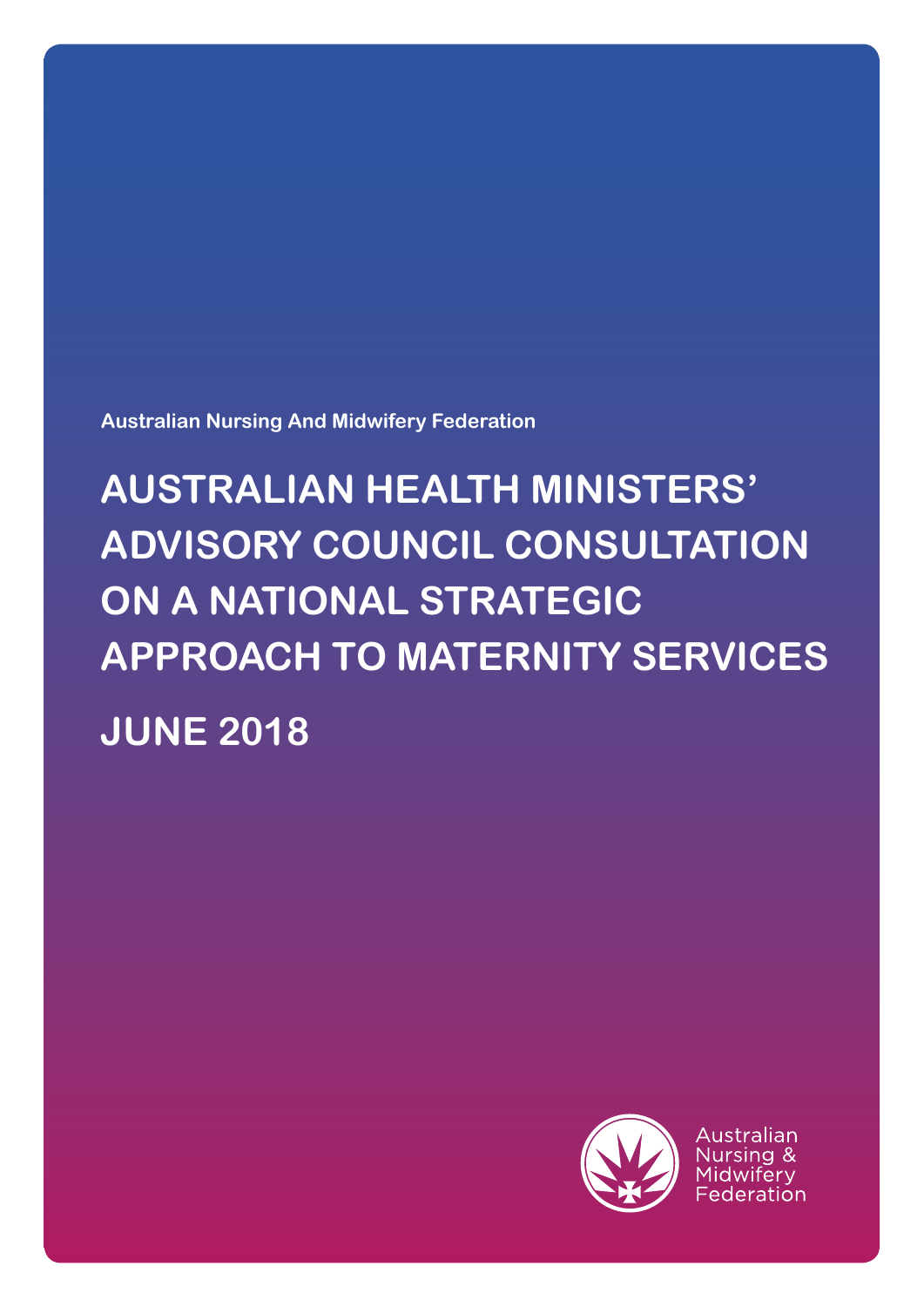

> **Annie Butler Federal Secretary**

**Lori-anne Sharp Assistant Federal Secretary** 

**Australian Nursing and Midwifery Federation Level 1, 365 Queen Street, Melbourne VIC 3000 T: 03 9602 8500 F: 03 9602 8567 E: anmffederal@anmf.org.au W: www.anmf.org.au**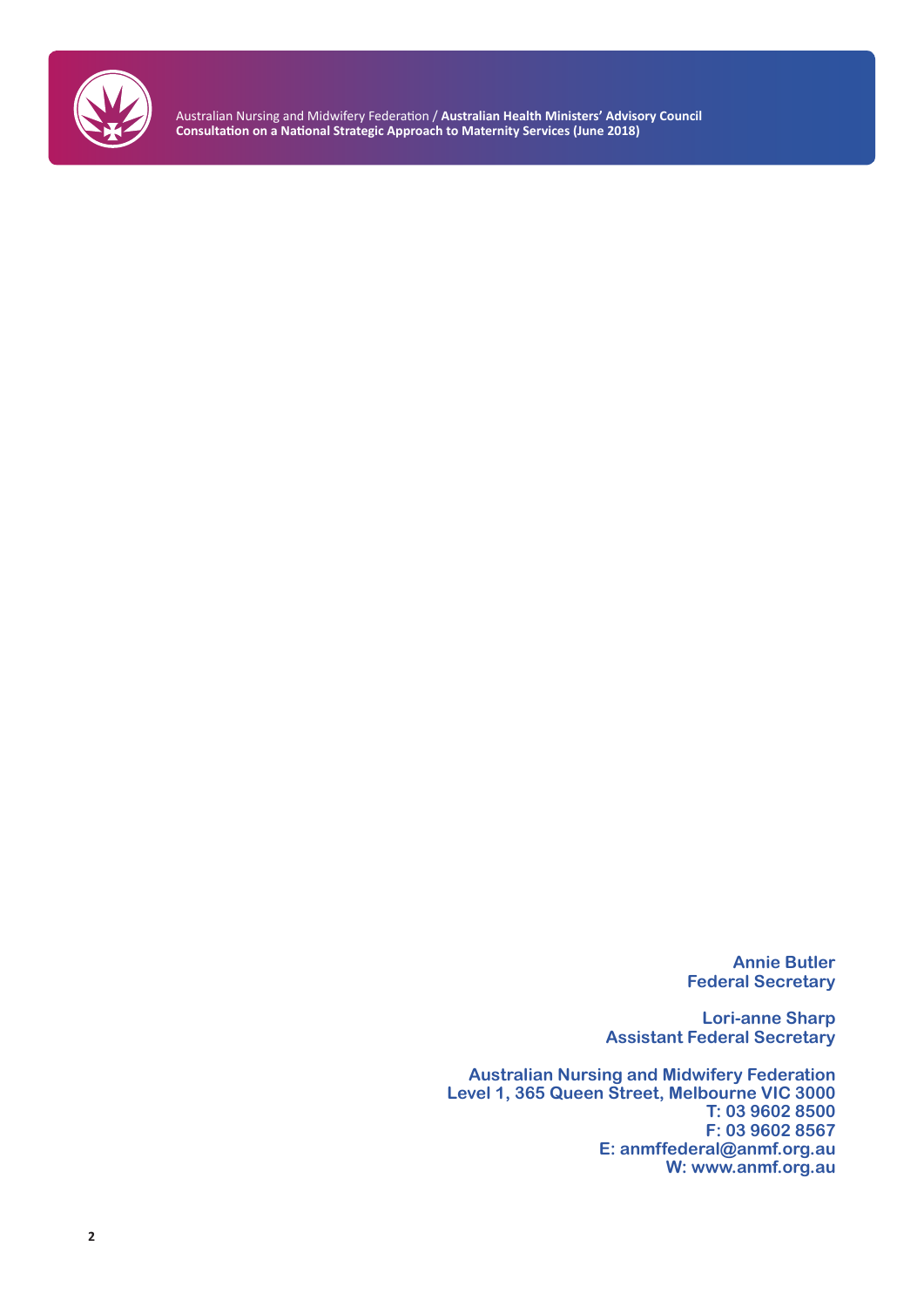

# **INTRODUCTION**

The ANMF is Australia's largest national union and professional nursing and midwifery organisation. In collaboration with the ANMF's eight state and territory branches, we represent the professional, industrial and political interests of more than 268,500 nurses, midwives and carers across the country.

Our members work in the public and private health, aged care and disability sectors across a wide variety of urban, rural and remote locations. We work with them to improve their ability to deliver safe and best practice care in each and every one of these settings, fulfil their professional goals and achieve a healthy work/life balance.

Our strong and growing membership and integrated role as both a professional and industrial organisation provide us with a complete understanding of all aspects of the nursing and midwifery professions and see us uniquely placed to defend and advance our professions.

Through our work with members we aim to strengthen the contribution of nursing and midwifery to improving Australia's health and aged care systems, and the health of our national and global communities.

Currently, the ANMF represents the largest number of midwives in the country, with over 20,000 members registered as midwives. This is more than two thirds of all registered midwives employed in Australia, according to the total number of 26,766 shown in the Australian Government Department of Health *Midwives National Health Workforce Data Set 2016 Fact Sheet.*<sup>1</sup>

With a strong midwifery membership, we welcome the opportunity to participate in the national consultation workshops and provide written response to this public consultation on the development of a National Strategic Approach to Maternity Services.

<sup>1</sup> NHWDS Data Tool and Resources: http://data.hwa.gov.au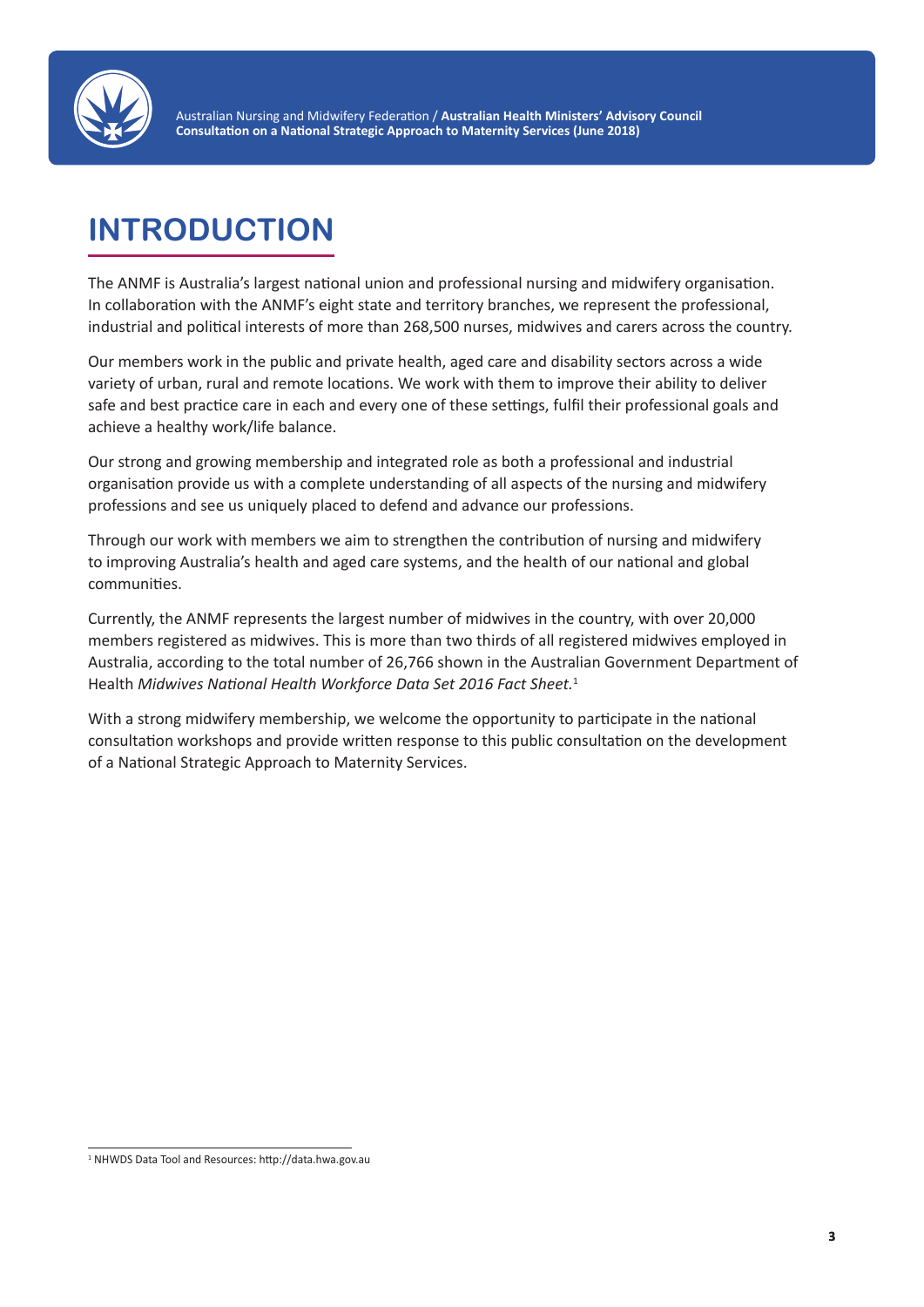

# **APPENDIX B: CONSULTATION INPUT TEMPLATE**

## **Consultation questions**

#### **1. Can you in one or a few brief sentences provide what you think would be an overarching key outcome statement for the NSAMS?**

National consistency, equity and leadership to provide best practice, evidence based care that achieves the health and wellbeing goals of all women, their babies and families, regardless of the personal, cultural or geographic context of care<sup>2</sup>.

A national commitment to primary care principles for maternity policies and incentivised funding for implementation.<sup>3</sup>

Maternity care that is safe:

- Women should feel safe and patient reported outcomes measured;
- Perinatal morbidity and mortality indicators should be measured;
- Long term public health impacts, such as breastfeeding and normal birth rates, should be measured;
- Midwives only provide midwifery care; and
- Midwives and doctors providing maternity care should feel professionally and psychologically safe. This requires safe midwifery staffing ratios, including one to one midwife to woman ratio in labour and recognising, post birth, that the newborn baby is counted as an additional person under the midwives care.

#### **2. Do you think there should be a set of values that underpin the NSAMS? If so, could you list the top four values you would like to see included?**

Health care should be values driven. Maternity services must be equitable, efficient, woman-centred and evidence-based.

#### **Equity**

There must be equity of access to maternity services for women and their families with care provided on needs basis to ensure more equitable health and wellbeing outcomes across the community<sup>4</sup>. Women who are unable to access services locally and are required to travel to receive care must be supported to travel to services.

Maternity advisory groups established by the Australian Government through the Commonwealth Department of Health should have equal representation of midwifery, medical and consumer groups. The historical power imbalance and overt bias is worsened by overrepresentation of medical organisation's and underrepresentation of consumers, who have the most invested in maternity care systems, and midwives as the largest maternity care workforce. This must be addressed<sup>5</sup>.

There must be equity of funding arrangements for primary maternity services. Current structural bias to doctor-centered funding confines midwifery practice and suppresses innovation around new models of care. Current medical activity based funding of hospitals, as well as medico-centric primary services funding, restricts access to midwifery care and makes the input and value of midwifery invisible.

<sup>2</sup> APHCRI, 2009; Caroline S E Homer, 2014; Mary J Renfrew, 2014; Wim Van Lerberghe, 2014; Rowan, Hogg, & Huston, 2007; Council, 2008; McIntyre, 2014 <sup>3</sup> APHCRI, 2009; Amy R. Monka, 2013; Council, 2008; Rowan, Hogg, & Huston, 2007

<sup>4</sup> Miller, et al., 2016

<sup>5</sup> Amy R. Monka, 2013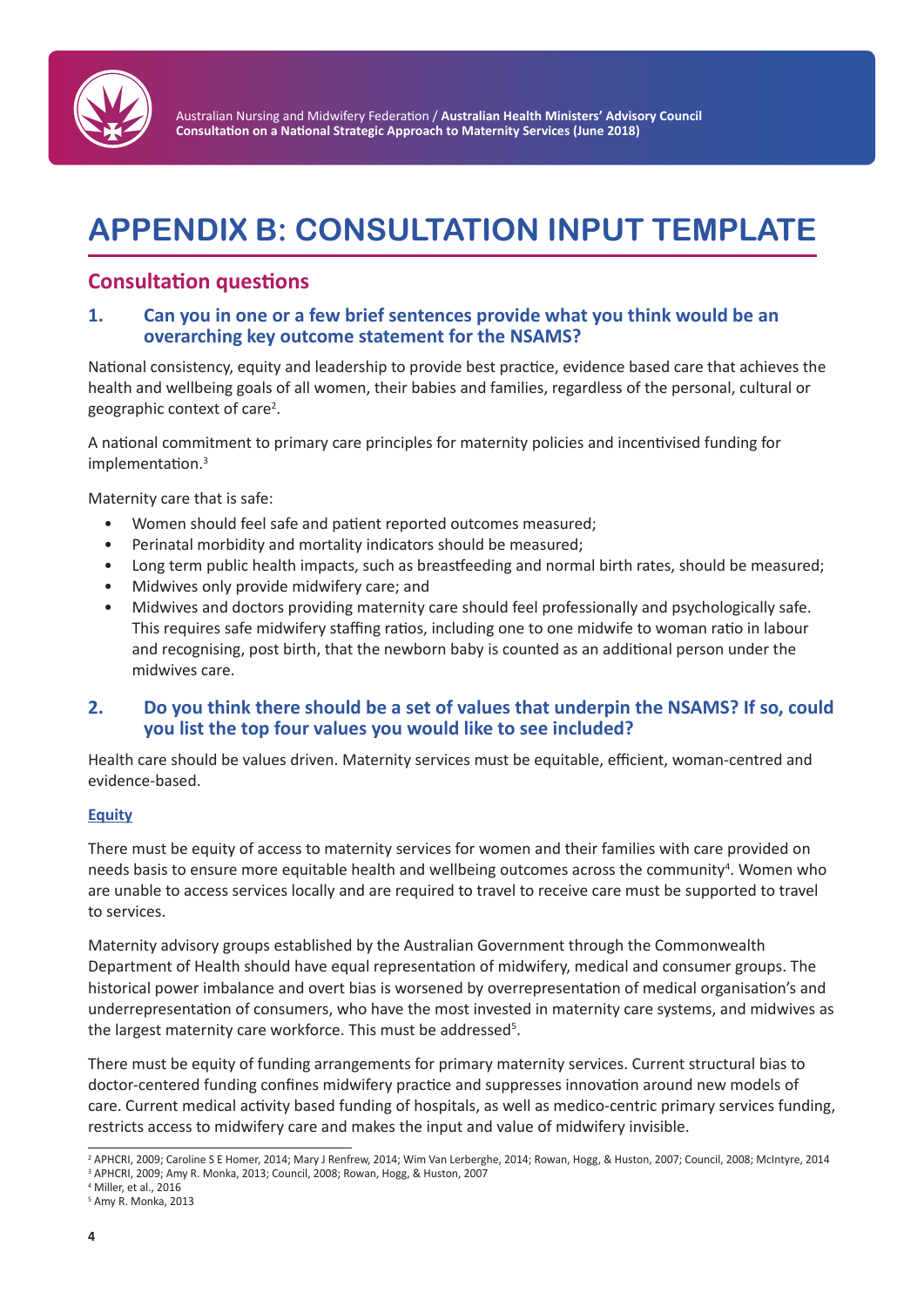

#### **Efficiency**

The community requires a sustainable health system which delivers the best outcomes for least cost. The ideal approach is a social model of healthcare which supports wellness, with a first principle to "do no harm". This requires a shift in our current expensive maternity model which may in fact drive disease through incentivising medical activity<sup>6</sup>.

The current medicalised risk discourse that disempowers the individual woman must shift to recognise the social, emotional, economic, psychological and spiritual needs of maternity care, if we are to improve the health and wellbeing of women, babies and the community<sup>7</sup>.

#### **Evidenced-based service design and decision making**

There must be evidence-based policy and guidelines for maternity services that focus on wellness and prevention rather than intervention and associated risk. Service design, including capability frameworks, must take account of best practice evidence and shared multidisciplinary decision making. This must include, at all levels of maternity care provision, recognition of the newborn baby as an individual requiring care.

Evidence-based care, such as one to one midwifery care in labour, must be prioritised as essential to safe service provision at all levels.

Funding of services should be based on evidence of models of care that deliver improved health outcomes for women and babies and an understanding that safety stems from more than medical risk frameworks and 'fee for service' interventions. A linked data system which measures perinatal care outcomes, including patient reported indicators, and allows comparison of models of care is necessary to drive responsive design of services.

#### **Woman-centred maternity care with respect and dignity**

Power in decision making should rest with the woman. There should be a partnership relationship with women at every level of maternity service, from point of care to policy setting and evaluation. Maternity services founded on a collegial approach to interdisciplinary relationships would support woman-centred care.

#### **3. Can you outline three or four positive aspects of maternity services in Australia?**

Universal health care.

Gross perinatal mortality outcomes are comparable to other OECD countries.

Legislative change to enable access to Medicare for midwifery services.

Advances in access to midwifery continuity of carer models (public and private), although evolution is slow.

The strong body of evidence available to support midwifery care provision as a key component to improving women's and babies' health and wellbeing and decreasing interventions regardless of the woman's risk status.

Public sector homebirth models of care, available in some states.

<sup>6</sup> Shaw, et al., 2016; Miller, et al., 2016

<sup>7</sup> Wim Van Lerberghe, 2014; McLachlan, et al., 2011; Caroline S E Homer, 2014; Amy R. Monka, 2013; Mary J Renfrew, 2014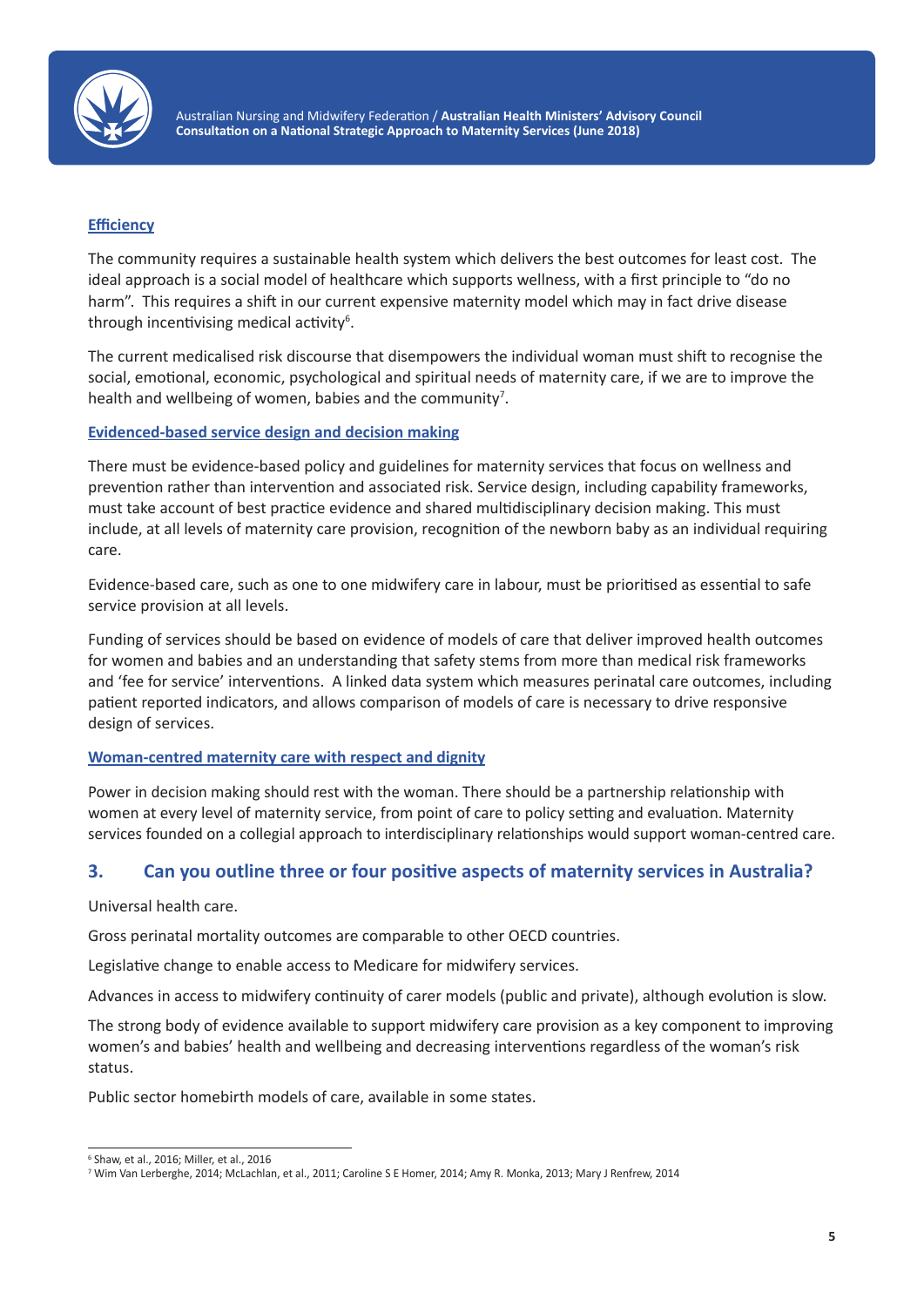

### **4. What do you think are the three or four key gaps or issues for maternity services in Australia? Of these which is most important to you?**

Inequity of access and outcomes for particular vulnerable groups of the population including Aboriginal and Torres Strait Islander women and women who live in rural and remote areas<sup>8</sup>.

Midwifery workforce issues which include:

- a lack of planning to ensure a sustainable midwifery workforce;
- the low participation rate of midwives in the workforce<sup>9</sup>;
- non-midwives (nurses) providing midwifery care because of workforce shortages. It is essential that midwifery care is provided by midwives;
- poor midwifery workforce retention related to hostile work environments and the loss of new graduate and experienced midwives, occurring simultaneously<sup>10</sup>;
- a practice environment, which is psychologically unsafe for midwives, exposes the women they provide care for, to risk $11$ ;
- structural disempowerment of midwives $12$ ; and
- increasing numbers of midwives leaving the workforce or suffering from serious stress, and even PTSD, due to workloads and unsafe practice environments $^{13}$ .

Recognition, monitoring and development of strategies to address women's trauma related to childbirth.

Structural bias which disadvantages the midwifery profession and reinforces the dominant medical paradigm. Funding models are medico-centric and incentivise intervention. The power and control of the medical profession, at all levels of decision making, override the evidence-base and the voices of women and midwives. Current models of care and decision making do not place the woman at the centre of care nor the evidence as the dominant driver of care. There is a lack of opportunity for midwives to achieve seniority within the public and private hospital sectors.

#### **5. What four to six key improvements would you like to see in maternity services in Australia? Please consider these from a national perspective.**

All women have access to care by known midwife/midwives. Evidence overwhelmingly supports this as cost effective, women are more satisfied with their care, and have less interventions and better outcomes. This sustains the midwifery workforce and provides for seamless transition for women into higher levels of care when needed<sup>14</sup>.

A holistic model of healthcare approach to drive wellness rather than incentivising medical intervention.

9 Nurses and Midwives NHWDS 2016 Fact Sheet, 2017

<sup>8</sup> Haines, Baker, & Marshall, 2015; Ireland, Belton, & Saggers, 2015; Ireland, Narjic, Belton, & Kildea, 2011; Chamberlain, Marriot, & Campbell, 2016; Browne, 2008; Brown, Varcoe, & Calam, 2011

<sup>&</sup>lt;sup>10</sup> Beck, LoGiudice, & Gable, 2015; Heath, 2014; Gould, 2004; Catling, Reid, & Hunter, 2017; McKenna & Boyle, 2016; Creedy & Gamble, 2016; Sheen, Spiby, & Slade, 2015

<sup>11</sup> Cacciabue & Oddone, 2016; Santomauro, Kalkman, & Dekker, 2014; Dekker, 2009; Gao & Dekker, 2017; Dekker & Leveson, 2014

<sup>&</sup>lt;sup>12</sup> Renfrew 2017

<sup>&</sup>lt;sup>13</sup> Leinweber & Rowe, 2010; Cohen, Leykin, Golan-Hadari, & Lahad, 2017; Beck, LoGiudice, & Gable, 2015; White, 2007; Yoshida & Sandall, 2013; Fenwick, Lubomski, Creedy, & Sidebotham, 2018; Mollart, Skinner, Newing, & Foureur, 2013; Skinner, 2009; Newton, McLachlan, Willis, & Forster, 2014; Fenwick, Sidebotham, Gamble, & Creedy, 2017; Jordan, Fenwick, Slavin, Sidebotham, & Gamble, 2013; Hildingsson & Fenwick, 2015; Mahungururo, 2017; Schrøder, et al., 2016

<sup>14</sup> Mary J Renfrew, 2014; McLachlan, et al.,2011; Bowers, Cheyne, Mould, & Page, 2015; Kildea, et all., 2017; Tracy, Hartz, Nicholl, McCann, & Latta, 2005; Homer, Leap, Edwards, & Sandall, 2017; Haines, Baker, & Marshall, 2015; Cummins, 2016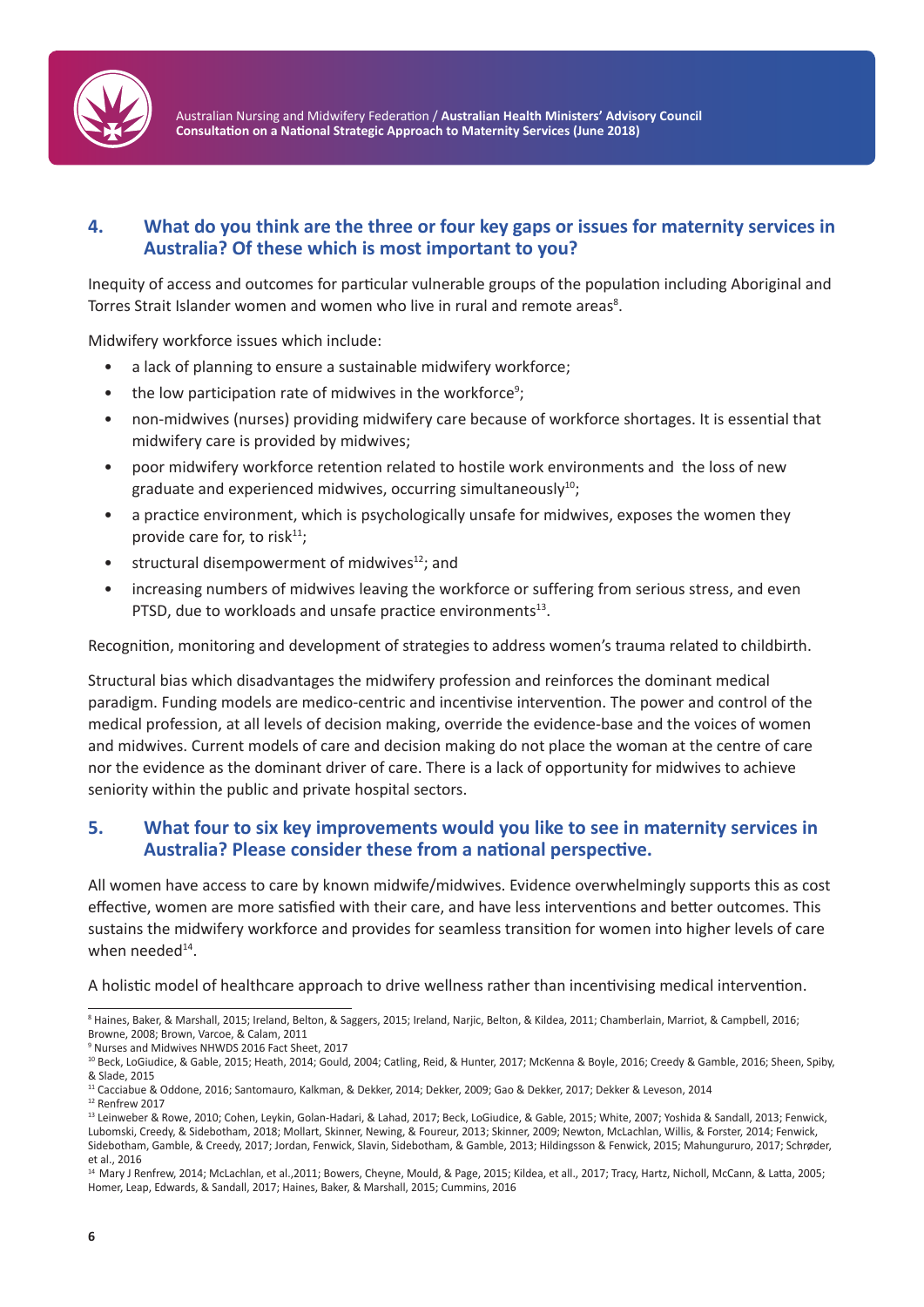

Incentivising development of best practice models of care (continuity of carer, primary midwifery services) through adjustments to funding mechanisms, for example increase access to primary midwifery services through COAG 19(2) arrangement and bundling of maternity service funding.

A valued and effectively utilised midwifery workforce that can work to its full scope of practice within a collegial network and have a voice which is heard in the system in whatever context or model of care they work. The work environment must support safe practice development at every stage from beginning practice to expert level, but is essential for the transition to practice of new midwifery graduates. Mentoring, clinical supervision, and other peer support and reflective practices (including interdisciplinary) must be embedded as normal and an essential part of the practice environment. There should be external, independent, resourced clinical supervision for all midwives from their midwifery provider of choice.

Strategic investment in better workforce planning, especially for vulnerable populations such as Aboriginal and Torres Strait Islander, refugee and rural communities, where supported "grow our own" midwifery education programs would be effective. Women must be able to access midwifery models of care and midwives need to be available to provide care.

In the best interests of women and babies, a more collegial approach to interdisciplinary relations would be supported by:

- investment in multidisciplinary education to improve the capacity of teams to work effectively together;
- embedded interdisciplinary reflective practice; and
- collaborative clinical governance processes.

Improve data collection and linking systems to support evidence based service design (outcomes linked to model of care).

Improve access to perinatal mental health support for women through:

- midwives working closely with qualified mental health nurses in maternity services to value add and capacity build the midwifery workforce;
- investment in perinatal mental health formal qualifications for midwives and medical practitioners; and
- enabling midwives access to Medicare items 2700 and 2701 (GP Mental Health Treatment Items) to enhance timely referral and access to appropriate mental health care services.

#### **6. Are there specific strategies that you could suggest for rural and remote services and/or, Aboriginal and Torres Strait Islander women and/or, women from culturally and linguistically diverse backgrounds?**

Flexible outreach programs tailored to the needs of the woman.

Increase relationship based models of care such as midwifery continuity models.

Increase telehealth funding for midwives to improve connection between maternity service providers.

Develop career pathways which are visible and accessible for individuals in these communities as part of a "grow our own" midwifery workforce strategy.

Enable and incentivise midwives as key primary care providers for women in all communities to improve access and outcomes as well as supporting a "grow our own" workforce development plan.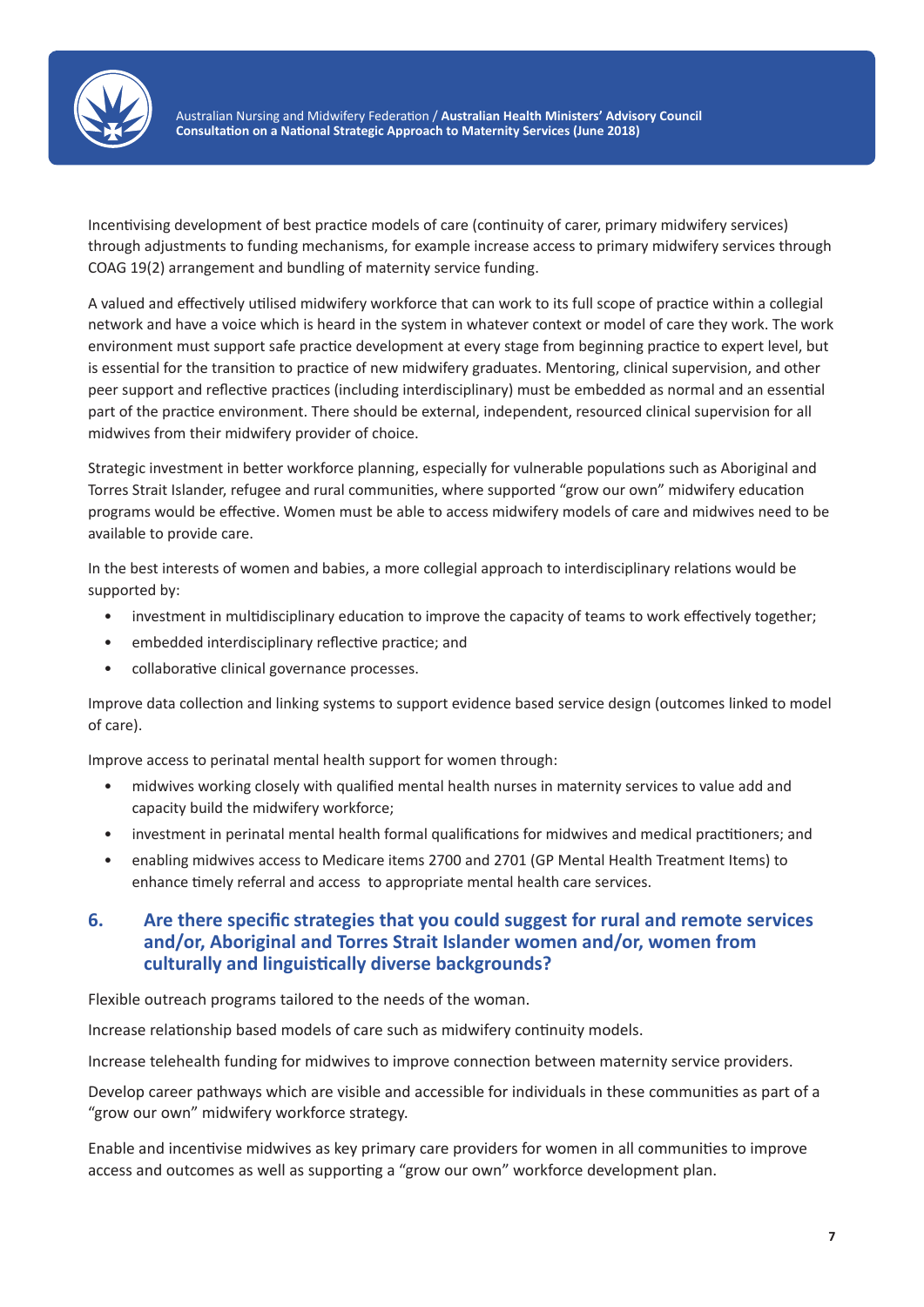

Develop models for midwives and general practitioners to provide local care to women with clear and supported pathways to engage in higher level support, telehealth, educational and developmental opportunities.

Ensure general practitioners who provide antenatal or postnatal services are required to undertake a minimum number of specific maternity continuing professional development hours to maintain currency and competence.

Change models of care so that services are built around the woman's needs rather than traditional fragmented models of care that do not have the level of flexibility or individualised relationship care provision that improves women's and babies' health and wellbeing outcomes.

Support and enable the option for birth on country<sup>15</sup>.

#### **7. How will success be measured or how will we know if strategies are being successful?**

Measures of success need to be quantifiable. Link key performance indicators to recommendations.

Standards of safe staffing will include one to one midwife to woman ratio in labour and newborn babies will be recognised as a separate individual for maternity service funding and midwifery workload allocation purposes.

Workforce participation, wellbeing and distribution should be monitored and demonstrate increased midwife participation rates, satisfaction, retention and geographical distribution.

Service design should be driven by the data. Patient reported data and clinical outcomes data should be compared by model of care and geographical location.

Disparity in outcomes for identified vulnerable groups should be reduced by improved access for women to evidence-based model of care. Access to primary midwifery services could be incentivised and monitored through improved funding mechanisms.

Reduction in women with mental health disorders, such as PTSD, due to childbirth experiences.

An increase in mental health services for all women. Evidence that women are able to access timely and appropriate mental health services. Increased number of midwives with mental health qualifications.

Improved safety culture which includes psychologically safe practice environments demonstrated by improved workforce retention, and a decrease in the numbers of midwives reporting stress, PTSD and high burnout scores.

<sup>&</sup>lt;sup>15</sup> CATSINaM, 2016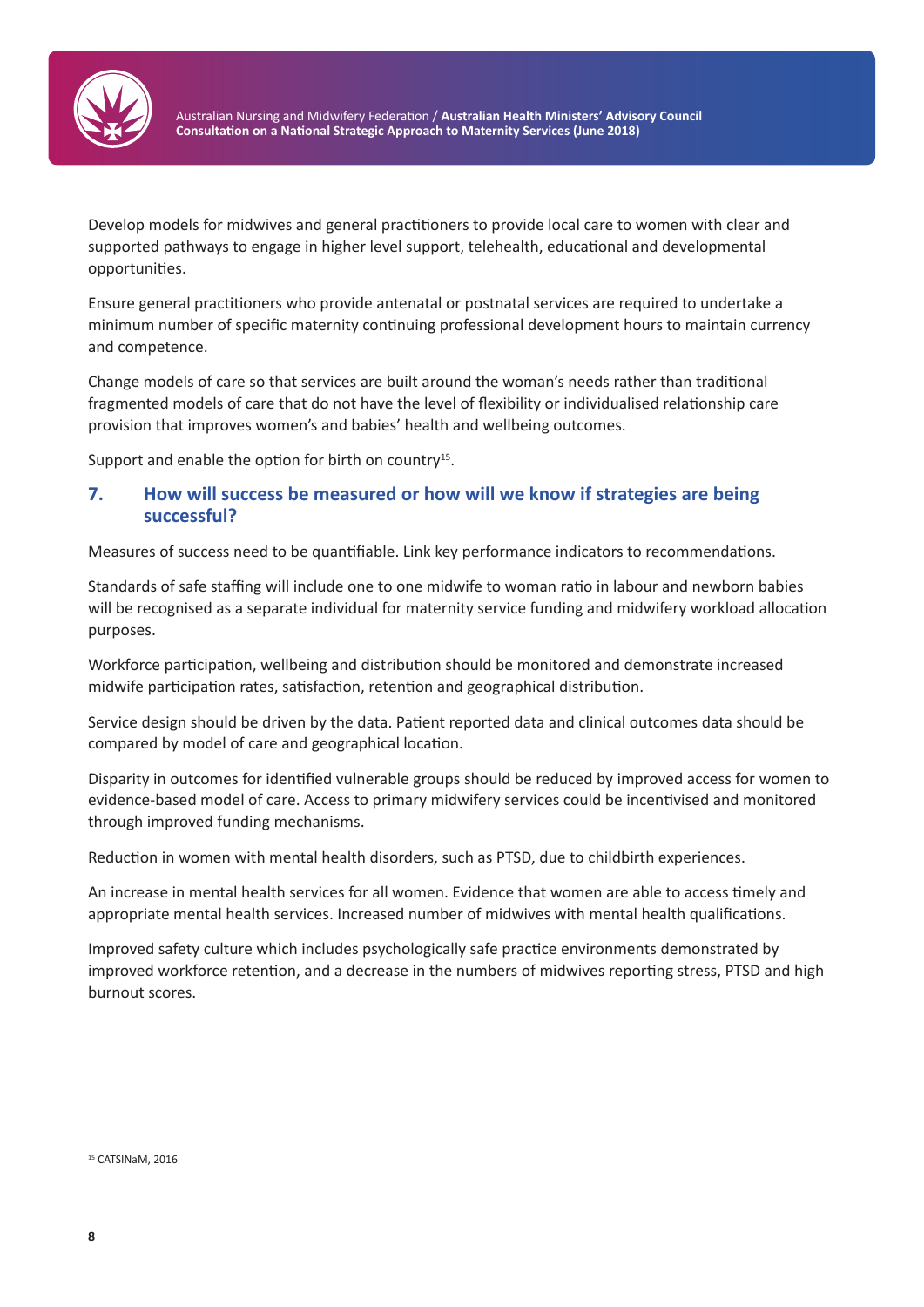

## **References**

APHCRI, A. P. (2009). *Primary Health Care Reform in Australia: Report to Support Australias First National Primary Health Care Strategy*.

Alcorn, K. L., O'Donovan, A., Patrick, J., Creedy, D., & Devilly, G. J. (2010). A prospective longitudinal study of the prevalence of post-traumatic stress disorder resulting from childbirth events. *Psychological Medicine*, *40*(11), 1849-1859. Retrieved 6 1, 2018, from https://cambridge.org/core/journals/psychological-medicine/ article/a-prospective-longitudinal-study-of-the-prevalence-of-post-traumatic-stress-disorder-resulting-fromchildbirth-events/3b71f9338a2418235e84afdc73ec1fa3

Amy R. Monka, S. T. (2013). Australian primary maternity units: Past, present and future. *Women and Birth*, *26*(1), 213 - 218.

Ayers, S., Eagle, A., & Waring, H. (2006). The effects of childbirth-related post-traumatic stress disorder on women and their relationships: a qualitative study. *Psychology Health & Medicine, 11*(4), 389-398. Retrieved 6 1, 2018, from http://tandfonline.com/doi/abs/10.1080/13548500600708409

Bailham, D., & Joseph, S. (2003). Post-traumatic stress following childbirth: A review of the emerging literature and directions for research and practice. *Psychology Health & Medicine, 8*(2), 159-168. Retrieved 6 1, 2018, from http://drxbkt1pbsu0u.cloudfront.net/0/f/8/c/a/d5e89cdc05801219de8a01eb801.pdf

Beck, C. T., LoGiudice, J. A., & Gable, R. K. (2015). A Mixed-Methods Study of Secondary Traumatic Stress in Certified Nurse-Midwives: Shaken Belief in the Birth Process. *Journal of Midwifery & Women's Health, 60*(1), 16-23. Retrieved 6 1, 2018, from http://onlinelibrary.wiley.com/doi/10.1111/jmwh.12221/full

Bowers, J., Cheyne, H., Mould, G., & Page, M. (2015). Continuity of care in community midwifery. *Health Care Management Science, 18*(2), 195-204. Retrieved 6 1, 2018, from https://link.springer.com/ article/10.1007/s10729-014-9285-z

Brown, H., Varcoe, C., & Calam, B. (2011). The Birthing Experiences of Rural Aboriginal Women in Context: Implications for Nursing. *Canadian Journal of Nursing Research Archive, 43*(4), 100. Retrieved 6 1, 2018, from http://cjnr.archive.mcgill.ca/article/view/2330

Browne, A. J. (2008). "Until Our Hearts Are on the Ground": Aboriginal Mothering, Oppression, Resistance and Rebirth. *Journal of Comparative Family Studies, 39*(2), 308. Retrieved 6 1, 2018, from https://questia. com/library/journal/1p3-1607891181/until-our-hearts-are-on-the-ground-aboriginal-mothering

Cacciabue, P. C., & Oddone, I. (2016). Sidney Dekker: The field guide to understanding `human error'. *Cognition, Technology & Work, 18*(3), 621-622. Retrieved 6 1, 2018, from https://link.springer.com/ article/10.1007/s10111-016-0375-1

Caroline S E Homer, I. K.-B. (2014). *Lancet Series on Midwifery: Midwifery 2 The projected eff ect of scaling up midwifery.* http://dx.doi.org/10.1016/S0140-6736(14)60790-X.

Catling, C., Reid, F., & Hunter, B. (2017). Australian midwives' experiences of their workplace culture. *Women and Birth, 30*(2), 137-145. Retrieved 6 1, 2018, from https://sciencedirect.com/science/article/pii/ s1871519216301548

CATSINaM. (2016). Birthing on country Position Statement. https://www.catsinam.org.au/static/uploads/ files/birthing-on-country-position-statement-endorsed-march-2016-wfaxpyhvmxrw.pdf.

Chamberlain, C., Marriot, R., & Campbell, S. (2016). *Why we need to support Aboriginal women's choice to give birth on country.* Retrieved 6 1, 2018, from https://researchonline.jcu.edu.au/45087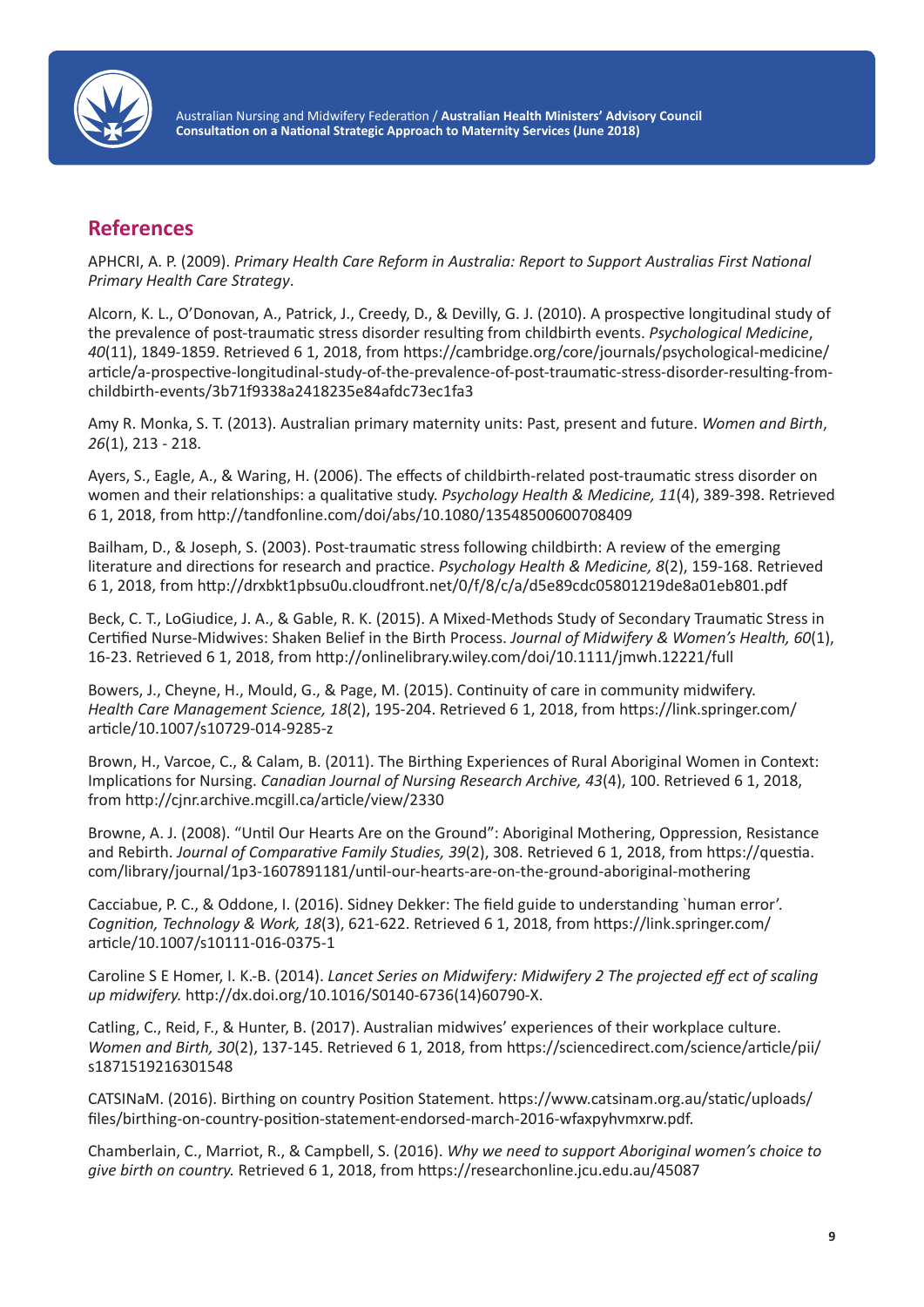

Cohen, R., Leykin, D., Golan-Hadari, D., & Lahad, M. (2017). Exposure to traumatic events at work, posttraumatic symptoms and professional quality of life among midwives. *Midwifery, 50,* 1-8. Retrieved 6 1, 2018, from http://midwiferyjournal.com/article/s0266-6138(17)30210-3/abstract

Council, A. H. (2008). Primary maternity services in Australia – a framework for implementation. *NSW Department of Health.*

Creedy, D., & Gamble, J. (2016). A third of midwives who have experienced traumatic perinatal events have symptoms of post-traumatic stress disorder. *Evidence-Based Nursing, 19*(2), 44-44. Retrieved 6 1, 2018, from http://ebn.bmj.com/content/early/2015/10/29/eb-2015-102095

Cummins, A. M. (2016). *Enabling new graduate midwives to work in midwifery continuity of care models in Australia.* Retrieved 6 1, 2018, from https://opus.lib.uts.edu.au/handle/10453/90023

Cunen, N. B., McNeill, J., & Murray, K. (2014). A systematic review of midwife-led interventions to address post partum post-traumatic stress. *Midwifery, 30*(2), 170-184. Retrieved 6 1, 2018, from http:// midwiferyjournal.com/article/s0266-6138(13)00283-0/abstract

Dekker, S. (2007). *Just Culture. Balancing Safety and Accountability.* Ashgate Publishing Limited. Retrieved 6 1, 2018

Dekker, S. (2009). *In the systems view of human factors, who is responsible for success and failure?*  Retrieved 6 1, 2018, from https://research-repository.griffith.edu.au/handle/10072/46628

Dekker, S. (2014). Employees: A problem to control or resource to harness? *Professional safety*, 56(8), 32-36. Retrieved 6 1, 2018, from https://research-repository.griffith.edu.au/bitstream/10072/68833/1/100575\_1. pdf

Dekker, S. (2015). Safety Differently: Human Factors for a New Era - 978-1-4822-4299-0. *International journal of performability engineering, 11*(6), 568. Retrieved 6 1, 2018, from http://ijpe-online.com/safetydifferently-human-factors-for-a-new-era-978-1-4822-4299-0.html

Dekker, S., & Leveson, N. G. (2014). Get to the root of accidents: Systems thinking can provide insights on underlying issues, not just their symptoms. *Chemical Processing, 16*(2), 1-8. Retrieved 6 1, 2018, from https://research-repository.griffith.edu.au/handle/10072/63045

Dekker, S., & Lundström, J. (n.d.). From Threat and Error Management (TEM) to Resilience. *Journal of Human Factors and Aerospace Safety*(260(70)), 1–10. Retrieved 6 1, 2018

Elmir, R., Schmied, V., Wilkes, L. M., & Jackson, D. (2010). Women's perceptions and experiences of a traumatic birth: a meta‐ethnography. *Journal of Advanced Nursing, 66*(10), 2142-2153. Retrieved 6 1, 2018, from http://onlinelibrary.wiley.com/doi/10.1111/j.1365-2648.2010.05391.x/full

Fahy, K. (2007). An Australian history of the subordination of midwifery. *Women and Birth, 20*, 25-29.

Fenwick, J., Lubomski, A., Creedy, D., & Sidebotham, M. (2018). Personal, professional and workplace factors that contribute to burnout in Australian midwives. *Journal of Advanced Nursing, 74*(4), 852-863. Retrieved 6 1, 2018, from http://onlinelibrary.wiley.com/doi/10.1111/jan.13491/abstract

Fenwick, J., Sidebotham, M., Gamble, J., & Creedy, D. (2017). The emotional and professional wellbeing of Australian midwives: A comparison between those providing continuity of midwifery care and those not providing continuity. *Women and Birth, 31*(1), 38-43. Retrieved 6 1, 2018, from https://sciencedirect.com/ science/article/pii/s1871519217301415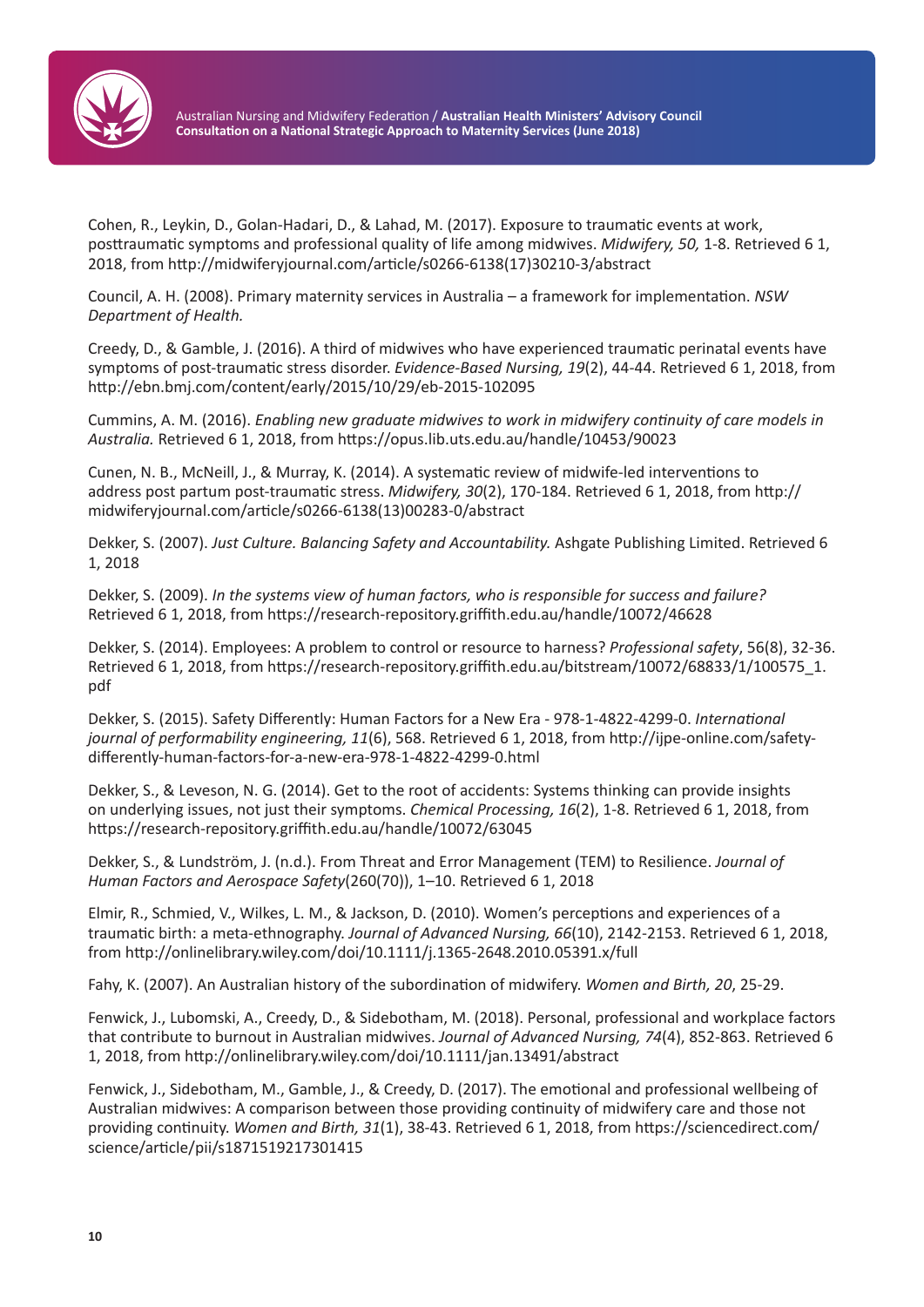

Gao, J., & Dekker, S. (2017). *Concepts and Models of Safety, Resilience, and Reliability*. Retrieved 6 1, 2018, from https://research-repository.griffith.edu.au/handle/10072/369073

Gould, D. (2004). Leaving midwifery: bullying by stealth. *The British Journal of Midwifery*, *12*(5), 282-282. Retrieved 6 1, 2018, from https://magonlinelibrary.com/doi/abs/10.12968/bjom.2004.12.5.12871

Haines, H., Baker, J., & Marshall, D. (2015). Continuity of midwifery care for rural women through caseload group practice: Delivering for almost 20 years. *Australian Journal of Rural Health, 23*(6), 339-345. Retrieved 6 1, 2018, from http://onlinelibrary.wiley.com/doi/10.1111/ajr.12232/full

Heath, L. A. (2014). *An analysis of horizontal violence and bullying within the workplace*. Retrieved 6 1, 2018, from https://insights.ovid.com/midirs-midwifery-digest/mmwd/2014/24/040/analysis-horizontalviolence-bullying-within/9/00115386

Hildingsson, I., & Fenwick, J. (2015). Swedish midwives' perception of their practice environment - A cross sectional study. *Sexual & Reproductive Healthcare, 6*(3), 174-181. Retrieved 6 1, 2018, from https:// sciencedirect.com/science/article/pii/s1877575615000154

Homer, C. S., Leap, N., Edwards, N., & Sandall, J. (2017). Corrigendum to "Midwifery continuity of carer in an area of high socio-economic disadvantage in London: A retrospective analysis of Albany Midwifery Practice outcomes using routine data (1997–2009)" [Midwifery 48 (2017) 1–10]. *Midwifery, 51, 53*. Retrieved 6 1, 2018, from http://sciencedirect.com/science/article/pii/s0266613817304059

Hoope-Bender, P. t., & Renfrew, M. J. (2014). Midwifery – A vital path to quality maternal and newborn care: The story of the Lancet Series on Midwifery. *Midwifery, 30*(11), 1105-1106. Retrieved 5 28, 2018, from http://midwiferyjournal.com/article/s0266-6138(14)00210-1/fulltext

Ireland, S., Belton, S., & Saggers, S. (2015). The logics of planned birthplace for remote Australian Aboriginal women in the northern territory: A discourse and content analysis of clinical practice manuals. *Midwifery*, *31*(10), 993-999. Retrieved 6 1, 2018, from http://midwiferyjournal.com/article/s0266-6138(15)00185-0/pdf

Ireland, S., Narjic, C. W., Belton, S., & Kildea, S. (2011). Niyith Nniyith Watmam (the quiet story): Exploring the experiences of Aboriginal women who give birth in their remote community. *Midwifery, 27*(5), 634-641. Retrieved 6 1, 2018, from http://midwiferyjournal.com/article/s0266-6138(10)00077-x/abstract

Jordan, K. D., Fenwick, J., Slavin, V. J., Sidebotham, M., & Gamble, J. A. (2013). Level of burnout in a small population of Australian midwives. *Women and Birth, 26*(2), 125-132. Retrieved 6 1, 2018, from https:// ncbi.nlm.nih.gov/pubmed/23395361

Kildea, S., Simcock, G., Liu, A., Elgbeili, G., Laplante, D. P., Kahler, A., . . . King, S. (2017). Continuity of midwifery carer moderates the effects of prenatal maternal stress on postnatal maternal wellbeing: the Queensland flood study. *Archives of Womens Mental Health, 21*(2), 203-214. Retrieved 6 1, 2018, from https://link.springer.com/article/10.1007/s00737-017-0781-2

Leinweber, J., & Rowe, H. (2010). The costs of 'being with the woman': secondary traumatic stress in midwifery. *Midwifery, 26*(1), 76-87. Retrieved 6 1, 2018, from http://midwiferyjournal.com/article/s0266- 6138(08)00044-2/fulltext

Mahungururo, M. J. (2017). *The prevalence of compassion satisfaction and compassion fatigue among midwives in one Australian health service: a descriptive cross-sectional study.* Retrieved 6 1, 2018, from https://figshare.com/articles/the\_prevalence\_of\_compassion\_satisfaction\_and\_compassion\_fatigue among midwives in one australian health service a descriptive cross-sectional study /4711966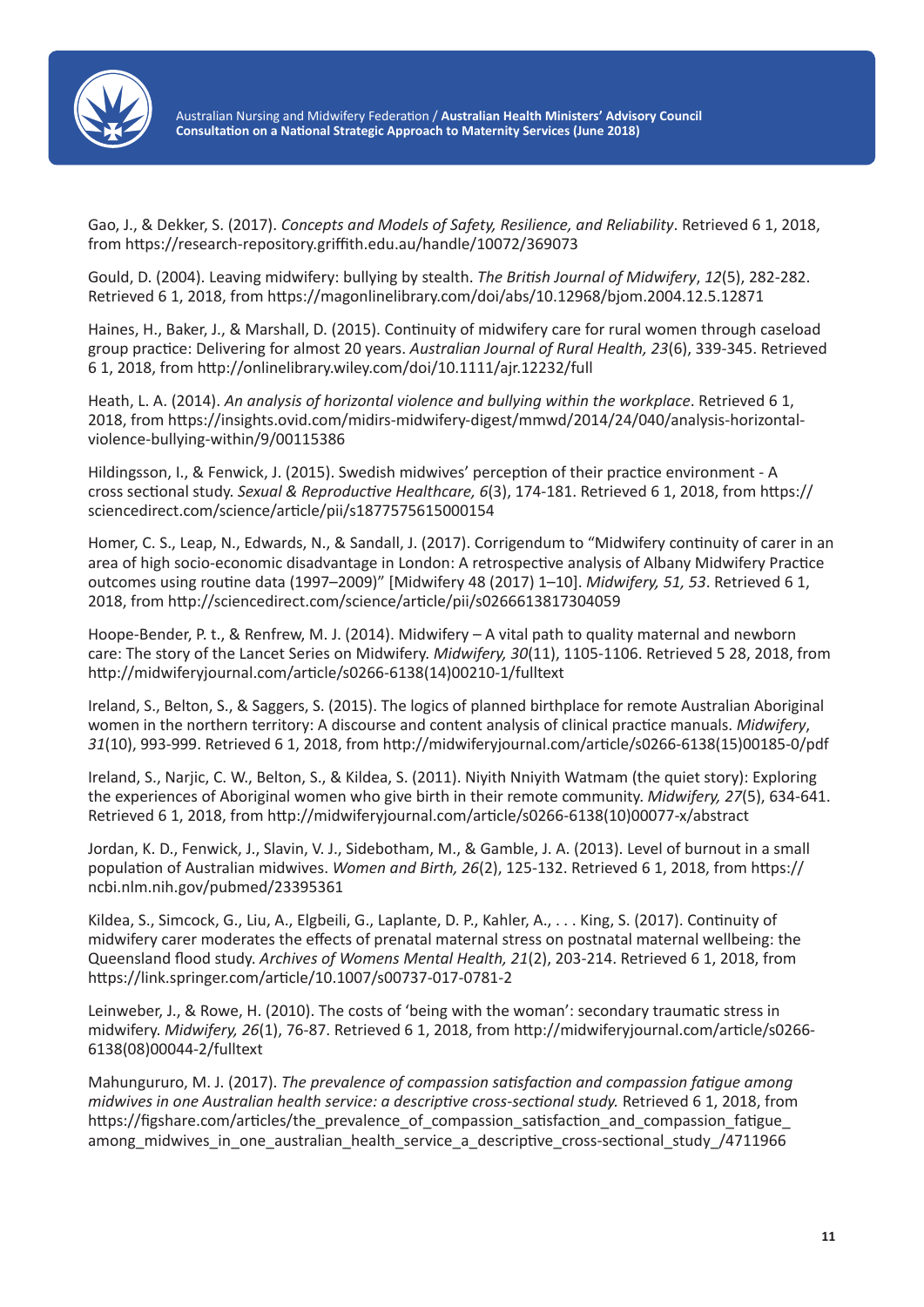

Mary J Renfrew, A. M. (2014). *The Lancet Series on Midwifery: Midwifery 1: Midwifery and quality care: findings from a new evidence informed*. http://dx.doi.org/10.1016/S0140-6736(14)60789-3.

McDonald, S., Slade, P., Spiby, H., & Iles, J. (2011). Post-traumatic stress symptoms, parenting stress and mother-child relationships following childbirth and at 2 years postpartum. *Journal of Psychosomatic Obstetrics & Gynecology*, *32*(3), 141-146. Retrieved 6 1, 2018, from http://tandfonline.com/doi/full/10.3109 /0167482x.2011.596962

McIntyre, M. (2014). Safety of non-medically led primary maternity care models: a critical review of the international literature. *Australian Health Review, 36*(2), 140-147.

McKenna, L., & Boyle, M. (2016). Midwifery student exposure to workplace violence in clinical settings: An exploratory study. *Nurse Education in Practice, 17*(4), 123-127. Retrieved 6 1, 2018, from http:// nurseeducationinpractice.com/article/s1471-5953(15)00185-7/abstract

McLachlan, H., Forster, D., Davey, M.-A., Farrell, T., Gold, L., Oats, J., . . . Albers, L. L. (2011). A randomised controlled trial of caseload midwifery for women at low risk of medical complications (COSMOS)-Primary and secondary outcomes. *Women and Birth*, *24*. Retrieved 5 28, 2018, from http://womenandbirth.org/ article/s1871-5192(11)00098-9/abstract

Miller, S., Abalos, E., Chamillard, M., Ciapponi, A., Colaci, D., Comandé, D., . .Althabe, F. (2016). Beyond too little, too late and too much, too soon: a pathway towards evidence-based, respectful maternity care worldwide. *The Lancet, 388* (10056), 2176-2192. Retrieved 6 4, 2018, from http://thelancet.com/journals/ lancet/article/piis0140-6736(16)31472-6/fulltext

Mollart, L., Skinner, V., Newing, C., & Foureur, M. (2013). Factors that may influence midwives work-related stress and burnout. *Women and Birth, 26*(1), 26-32. Retrieved 6 1, 2018, from https://sciencedirect.com/ science/article/pii/s1871519211002058

Newton, M., McLachlan, H., Willis, K., & Forster, D. (2014). Comparing satisfaction and burnout between caseload and standard care midwives: findings from two cross-sectional surveys conducted in Victoria, Australia. BMC *Pregnancy and Childbirth, 14*(1), 426-426. Retrieved 6 1, 2018, from https:// bmcpregnancychildbirth.biomedcentral.com/articles/10.1186/s12884-014-0426-7

Nurses and Midwives NHWDS 2016 Fact Sheet. (2017). *NHWDS Data Tool and Resources*: http://data.hwa. gov.au.

Page, L. (2003). One-to-one midwifery: restoring the "with woman" relationship in midwifery. *Journal of Midwifery & Women's Health, 48*(2), 119-125. Retrieved 5 25, 2018, from http://onlinelibrary.wiley.com/ doi/10.1016/s1526-9523(02)00425-7/full

Page, L. (2013). Midwifery in the UK: How do we move midwifery led care from fringe to mainstream? *Women and Birth, 26*(3), 165-166. Retrieved 5 25, 2018, from http://womenandbirth.org/article/s1871- 5192(13)00075-9/fulltext

Polachek, I. S., Harari, L. H., Baum, M., & Strous, R. D. (2012). Postpartum post-traumatic stress disorder symptoms: the uninvited birth companion. *Israel Medical Association Journal, 14*(6), 347-353. Retrieved 6 1, 2018, from https://ncbi.nlm.nih.gov/pubmed/22891394

Poote, A., & McKenzie-McHarg, K. (2015). The experience of post-traumatic stress disorder following childbirth. *Journal of health visiting, 3*(2), 92-98. Retrieved 6 1, 2018, from https://magonlinelibrary.com/ doi/full/10.12968/johv.2015.3.2.92